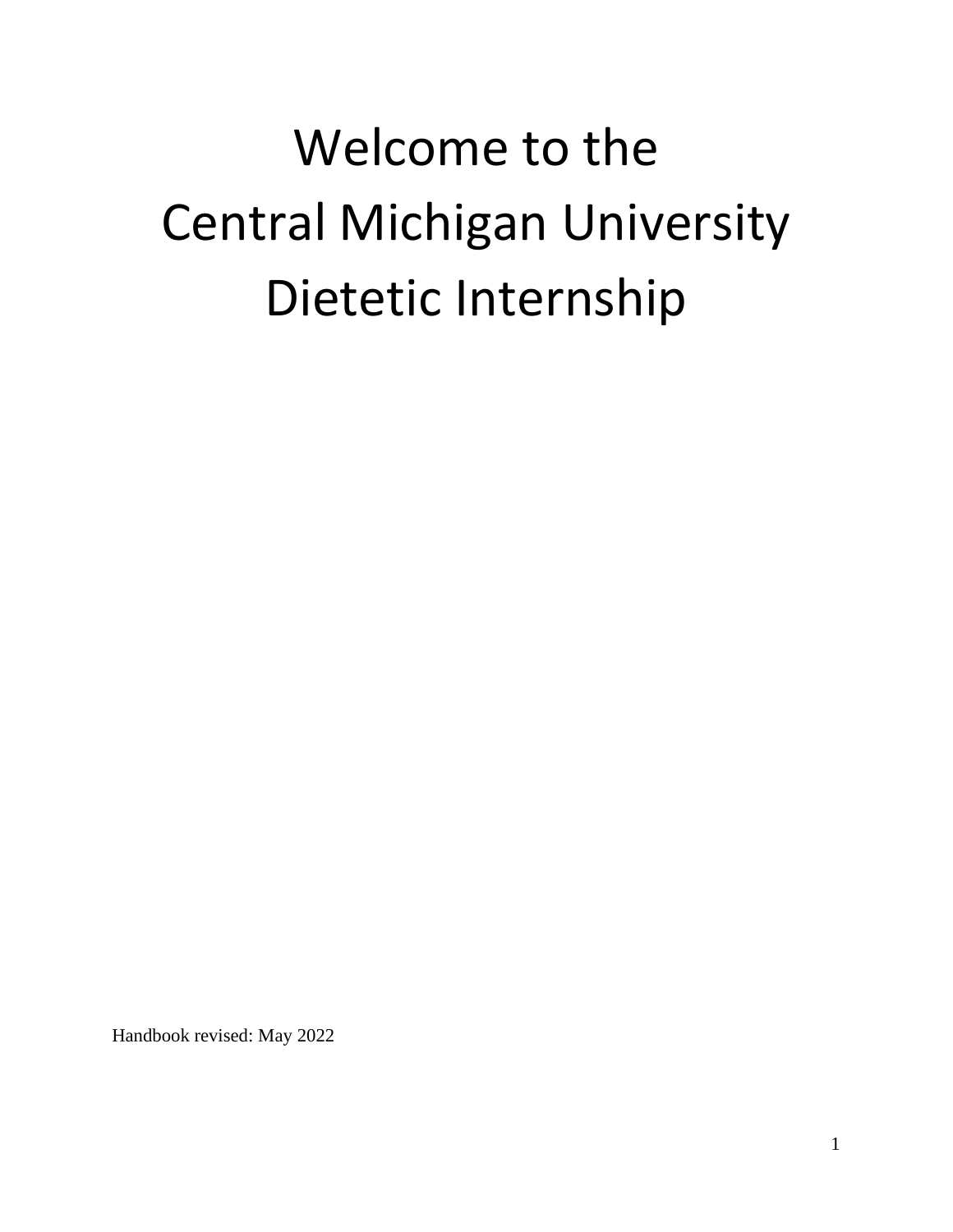### **Welcome to the Central Michigan University Dietetic Internship!**

We are very pleased that you will be joining us as an intern in the Central Michigan University Dietetic Internship. After many years of course work and education in the field, the real challenge is ahead of you: learning to perform as a dietitian in all areas of practice. We promise you 28 of the most challenging, productive, and educational weeks you'll ever experience in the practice of dietetics. Upon successful completion of the internship (and a master's degree following January 2024 deadline), you'll be registration-eligible and ready to move on to the challenge of an entry-level dietetics position.

The Central Michigan University Dietetic Internship (CMUDI) continues the tradition of excellence in dietetic education that began as the Tri-City Dietetic Internship in 1974. Beginning in 1993, the program was sponsored by Central Michigan University's (CMU) Department of Human Environmental Studies. In July 2019, the internship became sponsored by the Herbert H. and Grace A. Dow College of Health Professions at CMU. The CMUDI is a unique partnership between a public university and medical centers located in Alma, Bay City, Flint, Midland, Mt Pleasant, and Saginaw. These outstanding facilities provide program direction and learning experiences for interns.

The CMUDI is a 28-week, 1114-hour program and is currently granted accreditation by the Accreditation Council for Education in Nutrition and Dietetics (ACEND). All rotations, including the basic clinical, foodservice administration, and clinical elective, are approximately 40 hours per week (this may include some weekend hours). Internship graduates (with a master's degree following 2024 deadline) qualify to take the Registration Examination for dietitians. As an intern, you will learn to practice at entry level competency in clinical dietetics, foodservice management, and community nutrition as well as earn twelve hours of graduate credit through CMU's College of Graduate Studies.

Our consortium structure allows us to offer some unique educational opportunities that the more traditional single institution sponsored internship cannot provide. For example, you can compare several approaches to dietetic practice rather than one approach. We are also able to offer each intern 10 full weeks of a basic clinical experience before moving on to clinical specialties.

The purpose of this handbook is to provide some basic information and helpful hints to prepare you for your 28 weeks of professional growth. Read it cover to cover, but don't hesitate to call me at 989-774-7605 if you have additional questions. Also, please keep me posted on any changes in your phone number or mailing address.

Sincerely yours, **Anna Most, MS, RDN**  Supervised Experiential Learning Manager (formerly known as the Dietetic Internship Program Director)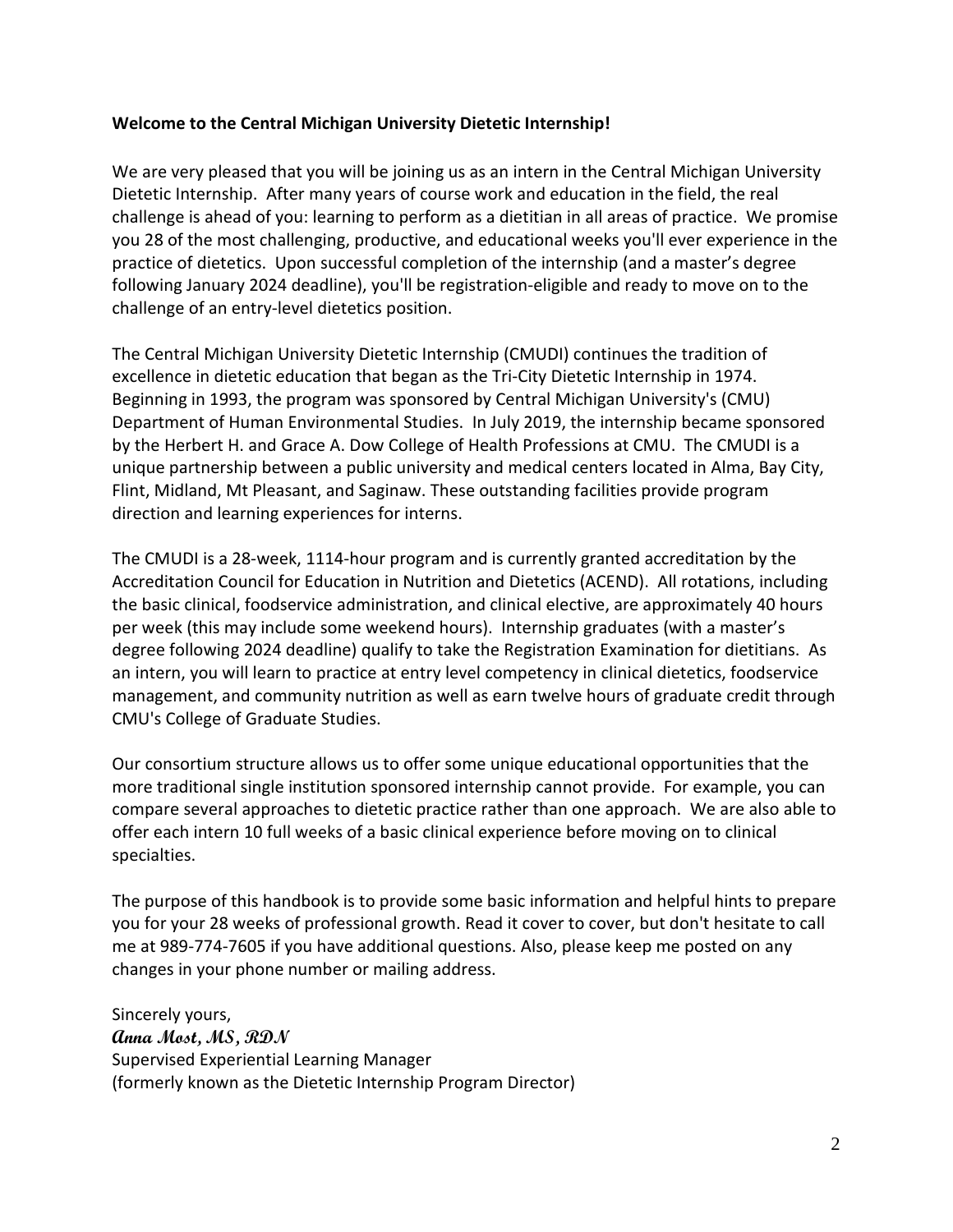## **Statement of Mission-Philosophy-Goals**

**Mission:** To provide focused, hands-on educational experiences and a variety of supervised practice settings for future dietetics practitioners.

**Goals:**

- **1.** Prepare graduates to become competent, diverse, dietetics practitioners who will meet the employment needs in Michigan and the community.
- 2. Prepare graduates who maintain professional involvement and strive for continued professional growth.

## **Goal #1 objectives:**

- 1. At least 80% of program interns complete program/degree requirements within 10.5 months (150% of the program length).
- 2. Of graduates who seek employment, 80% percent are employed in nutrition and dietetics or related fields within 12 months of graduation.
- 3. 85% of program graduates take the CDR credentialing exam for dietitian nutritionists within 12 months of program completion.
- 4. The program's one-year pass rate (graduates who pass the registration exam within one year of first attempt) on the CDR credentialing exam for dietitian nutritionists is at least 80%.
- 5. 80% of employers will rank program graduates with a mean rating of 3 or better (1-5 scale) in graduate preparation for entry-level practice.
- 6. 50% of program graduates employed in dietetics will be employed in Michigan.

#### **Goal #2 objectives:**

- 1. 80% of program graduates will plan to continue with AND membership.
- 2. 80% of program graduates will plan to be active with their state or local dietetic association.

Program goals are reviewed on an ongoing basis based upon the feedback from our internal and external stakeholders, including the interns, faculty, preceptors, and members of our Advisory Council. Feedback is obtained via survey, direct communication, and site visits. These goals will build the knowledge foundation and expectations for service excellence, which will meet the mission statements of the internship, the department, college, and university.

#### **Participating Institutions and Agencies**

#### **Participating Hospitals**

Aleda E. Lutz VA Medical Center Ascension-Genesys and St. Mary's Covenant Healthcare Hurley Medical Center McLaren Regional Medical Center-Bay City, Flint and Mt Pleasant MyMichigan Medical Center-Alma and Midland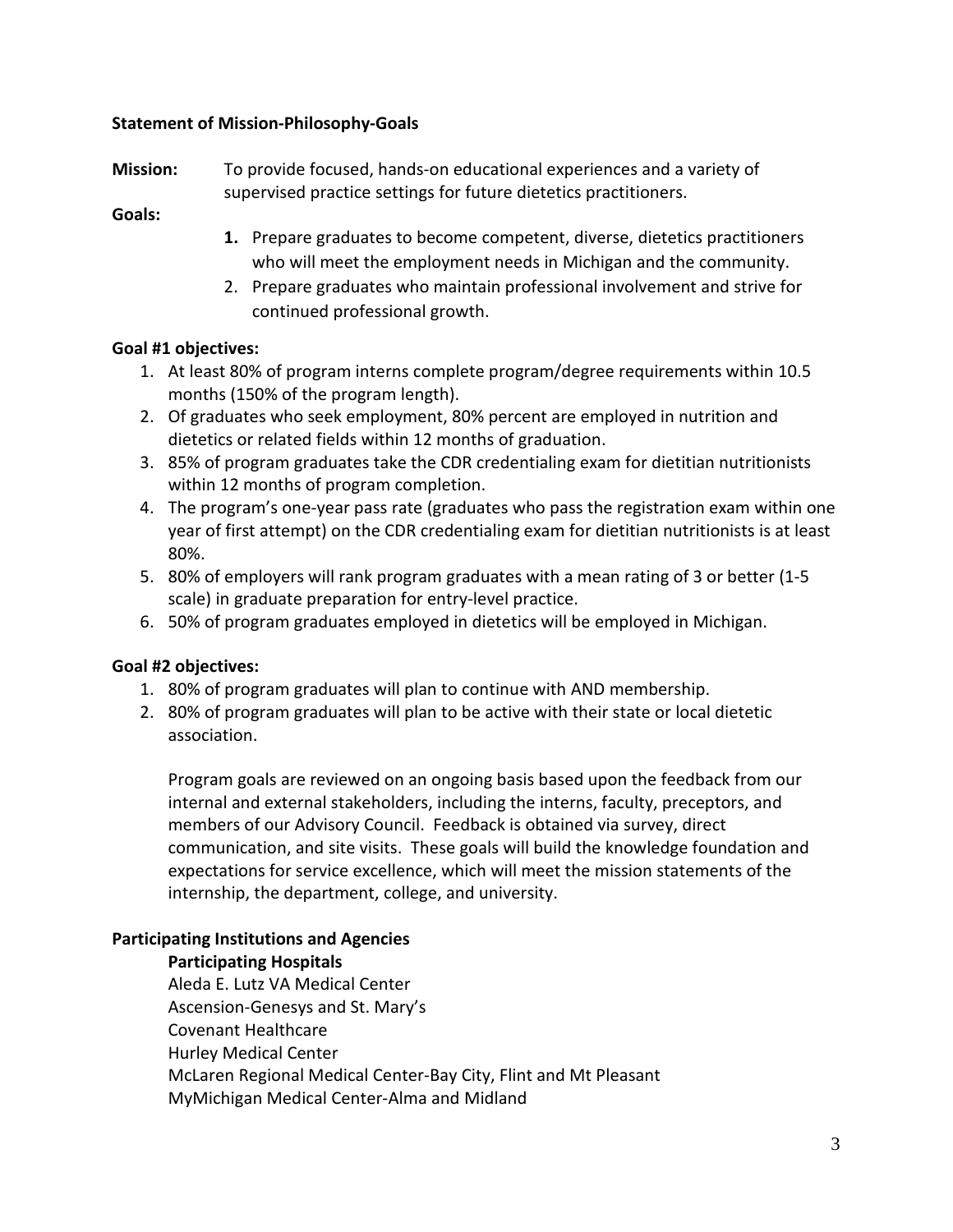### **Agencies**

Diabetes Centers Dialysis Centers Health Departments Long Term Care Facilities MSU Extension PACE Senior Care Private Practice Agencies Schools United Dairy Industry

## **Name Tags**

A nametag will be provided during orientation week. It is to be worn on duty and during class days. The nametag appears as:



Some institutions provide their own identification badges and require that they be worn while on duty in that facility.

# **Benefits Provided by the CMUDI**

The CMUDI provides the following:

- Library privileges at sponsoring hospitals and Central Michigan University.
- Parking while on duty at any of the sponsoring hospitals and affiliations.
- Holidays, including New Year's Day, Memorial Day, Fourth of July Labor Day, Thanksgiving and Christmas. Yom Kipper and Hanukkah if observed.

# **Financial Responsibility**

Interns are responsible for all personal and professional expenses generated, unless otherwise stipulated (See Program Benefits).

Prior to orientation you should arrange for appropriate housing and telephone service. Please do not secure housing until you get your site rotation from the internship director. There are several apartment complexes, and two or more interns may choose to rent an apartment together. Please be sure to send your internship address as soon as you know what it is.

A reliable automobile is a must. Transportation will be your responsibility and time lost due to car problems will need to be made up. The public transportation systems in Bay City, Flint, Midland, Mt Pleasant and Saginaw are quite limited. Your car should also be prepared and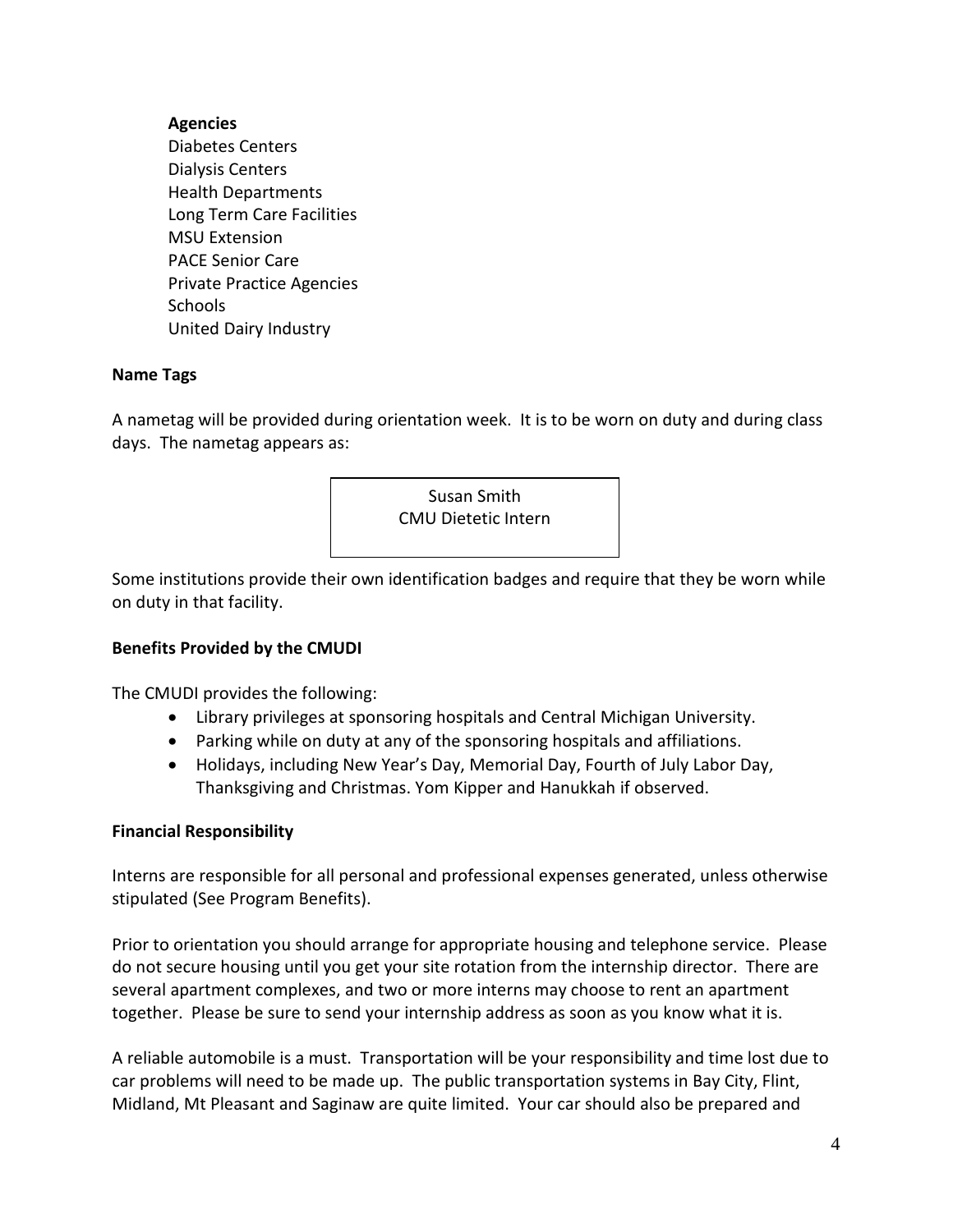equipped for safe driving in hazardous winter conditions.

Automobile insurance which complies with State of Michigan regulations must be carried and proof of insurance is required by the first day of orientation. Your local insurance agent can help you make arrangements.

Health care insurance is required, and interns are responsible for the cost of healthcare. The name of the company and the policy number are required by the first day of orientation.

Interns must pass a medical examination at their own expense before full admission to the internship is granted. An immunization record, background check and drug screen are also required. Forms are provided by the clinical compliance officer and must be completed in full.

Interns must provide appropriate uniforms and other professional attire as defined in the CMUDI Policies and Procedures. Textbooks and notes from major courses in nutrition, diet therapy, anatomy, physiology, and institution management will be helpful. Interns have access to departmental libraries and medical libraries in all the hospitals. Students must have their own computer and printer and have access to e-mail and the Internet. **Please purchase the book The Essential Pocket Guide for Clinical Nutrition, Third Edition by the start of the internship**.

The cost of affiliate membership in the Academy of Nutrition and Dietetics is the responsibility of each intern.

Expenses after completing the internship include Academy active membership fee and dues, and registration examination fees.

# **Internship Expenses**

A non-refundable application fee of \$50 is collected at the time of application to the internship. Send a personal check, money order, or cashier's check made payable to CMUDI. Do NOT send cash. Mail payment to:

Central Michigan University Department of Nutrition and Dietetics Anna Most, MS, RDN **CMUDI** Wightman Hall 106B Mt Pleasant, MI 48859

Upon acceptance into the internship, each intern must apply for acceptance into the College of Graduate Studies as a degree-seeking student in Nutrition and Dietetics. The application fee is \$50.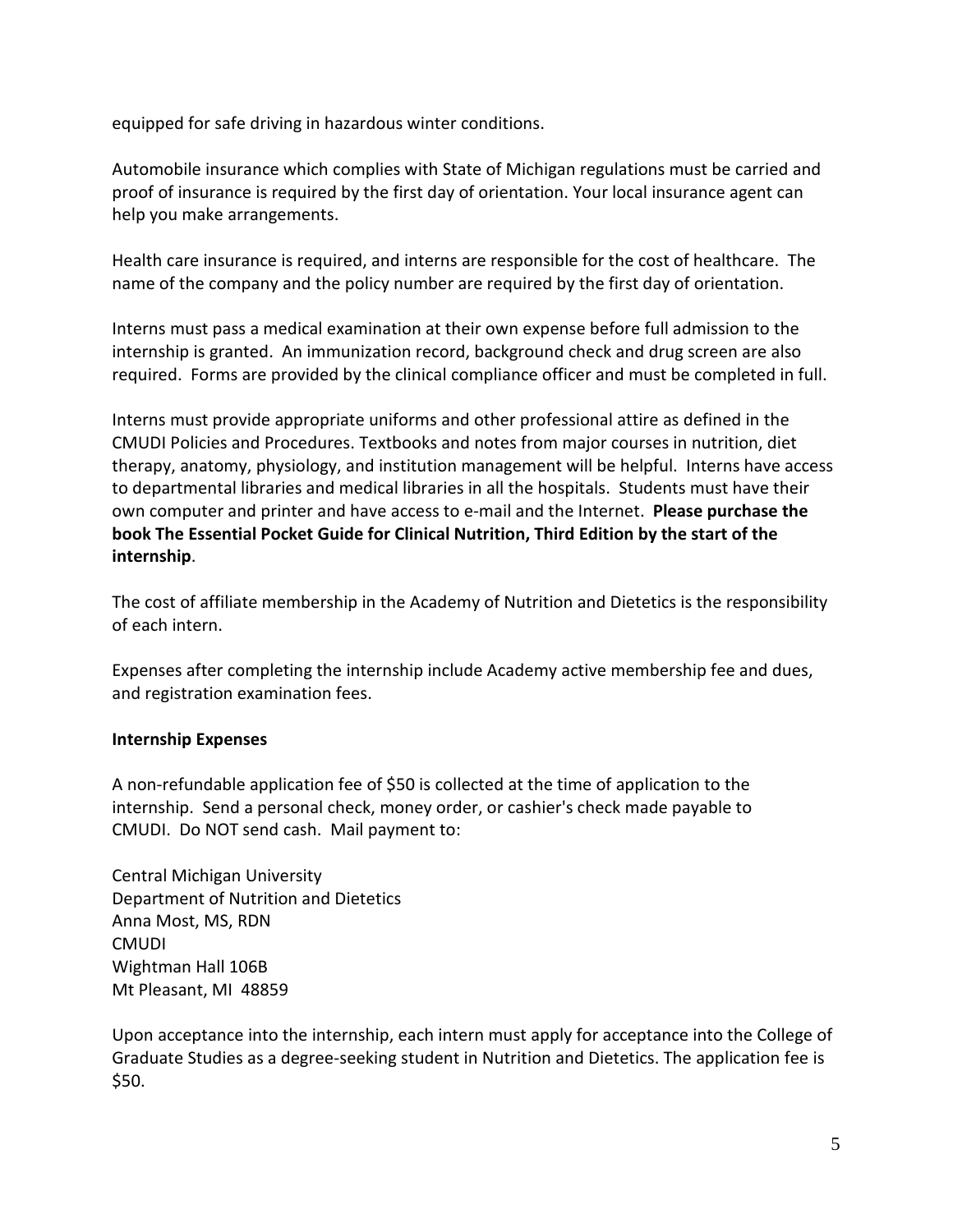An intern is eligible to apply for financial aid only if he/she applies to the College of Graduate Studies as a degree-seeking student. Upon appointment to the internship, interns are eligible to apply for financial aid. Financial aid information may be obtained through the CMU's Office of Scholarships and Financial Aid. If you plan to apply for financial aid, contact Kimberly Jackson, Scholarships and Financial Aid at [jacks2kr@cmich.edu](mailto:jacks2kr@cmich.edu) or 989-774-3782 at your earliest convenience.

The table below provides an estimate of the costs for attending the internship. These are only estimates and actual expenses will vary considerably depending upon each intern's individual needs and spending habits.

| <b>Item</b>                                             | <b>Approximate Cost</b> |                                                            |  |
|---------------------------------------------------------|-------------------------|------------------------------------------------------------|--|
|                                                         | <b>Per Month</b>        | Per Year                                                   |  |
| Graduate School Tuition*<br>(12 credits @ current rate) |                         | Current rate:<br>https://www.cmich                         |  |
|                                                         |                         | <u>.edu/admissions-</u><br>aid/tuition-and-<br><u>fees</u> |  |
| Internship Fee (\$175/credit)                           |                         | 2,100                                                      |  |
| Rent (per person, double<br>occupancy)                  | 375                     | 2,625                                                      |  |
| Miscellaneous living<br>expenses                        |                         | 4,420                                                      |  |
| Academy of Nutrition and<br>Dietetics (AND) membershi   |                         | 58                                                         |  |
| Books, Supplies                                         |                         | 400                                                        |  |
| Lab Coats, Shoes                                        |                         | 400                                                        |  |
| Transportation                                          | 300                     | 2,100                                                      |  |

 \*Graduate School tuition is subject to change. The twelve credits are divided into two semesters, fivespring, seven-summer I for the January program and five-fall, seven-spring for the September program. Fees are subject to change.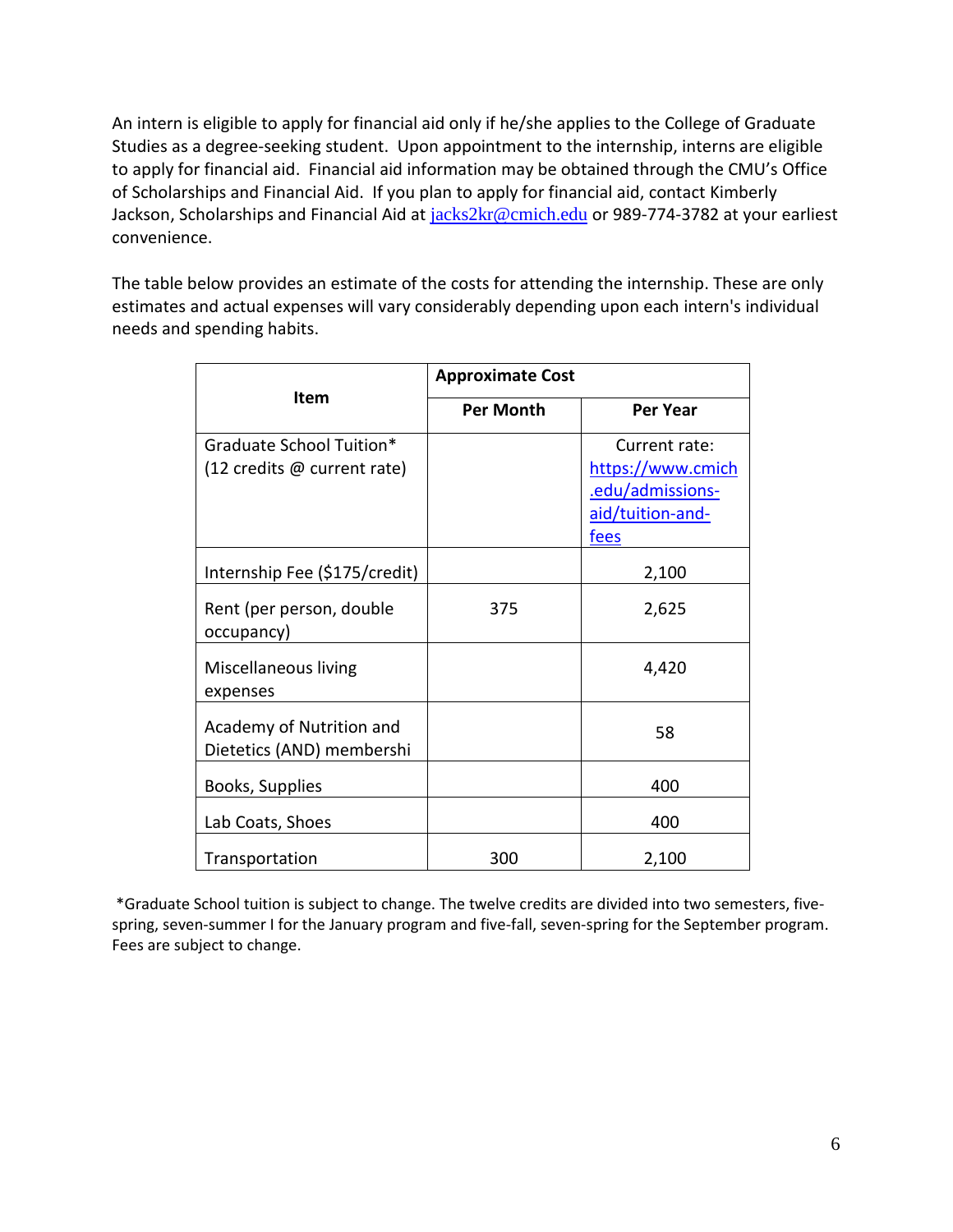# **CMUDI Learning Experiences**

| <b>Rotation Emphasis</b>             | Number of   | Highlights                                      |
|--------------------------------------|-------------|-------------------------------------------------|
|                                      | Weeks/Days  |                                                 |
| Orientation                          | 1 week      | Staff introductions, program policies and       |
|                                      |             | procedures, evaluation process, introductory    |
|                                      |             | skills in dietetic practice.                    |
| <b>Basis Clinical</b>                | 10 weeks    | Multi-disciplinary team rounds or               |
|                                      | 5 days/week | conferences, charting, nutritional              |
| Oncology                             |             | assessments, case studies, nutrition care       |
| <b>Obstetrics</b>                    |             | planning, counseling, group and individual      |
| <b>Diabetes</b>                      |             | education, professional education, discharge    |
| <b>Critical Care</b>                 |             | planning, educational materials                 |
| Weight Management                    |             | development, quality management,                |
| Cardiology                           |             | nutrition support, use of the computer,         |
| <b>General Medicine</b>              |             | consulting and home health care.                |
| <b>Clinical Staff Responsibility</b> | 3 weeks     | Work independently, assuming day to day         |
|                                      | 5 days/week | responsibilities of a staff clinical dietitian. |
| <b>Specialty Clinical Elective</b>   | 2, 3-week   | Develop specialized skills in more              |
|                                      | rotations   | advanced areas of dietetic practice.            |
| <b>Advanced Diabetes</b>             | 5 days/week |                                                 |
| Renal                                |             |                                                 |
| Pediatrics                           |             |                                                 |
| <b>PACE</b>                          |             |                                                 |
| Oncology\Cardiovascular              |             |                                                 |
| Long Term Care                       |             |                                                 |
| Weight Management                    |             |                                                 |
| <b>Private Practice</b>              |             |                                                 |
| United Dairy Industry                |             |                                                 |
| <b>Hospital Foodservice</b>          | 5 weeks     | Work independently assuming                     |
| Management                           | 5 days/week | responsibilities of a dietician in food service |
|                                      |             | management. You will experience menu            |
|                                      |             | planning, catering, inventory, food and         |
|                                      |             | supply procurement, cost control, employee      |
|                                      |             | scheduling and supervision, employee            |
|                                      |             | education, quality management, foodservice      |
|                                      |             | system layout and design, use of the            |
|                                      |             | computer and equipment selection, use and       |
|                                      |             | maintenance.                                    |
|                                      | 3 weeks     |                                                 |
| Community/Public Health              |             | Life span nutrition, group and individual       |
|                                      | 5 days/week | education, professional education, nutrition    |
|                                      |             | promotion in the media, newsletter writing,     |
|                                      |             | and staff training.                             |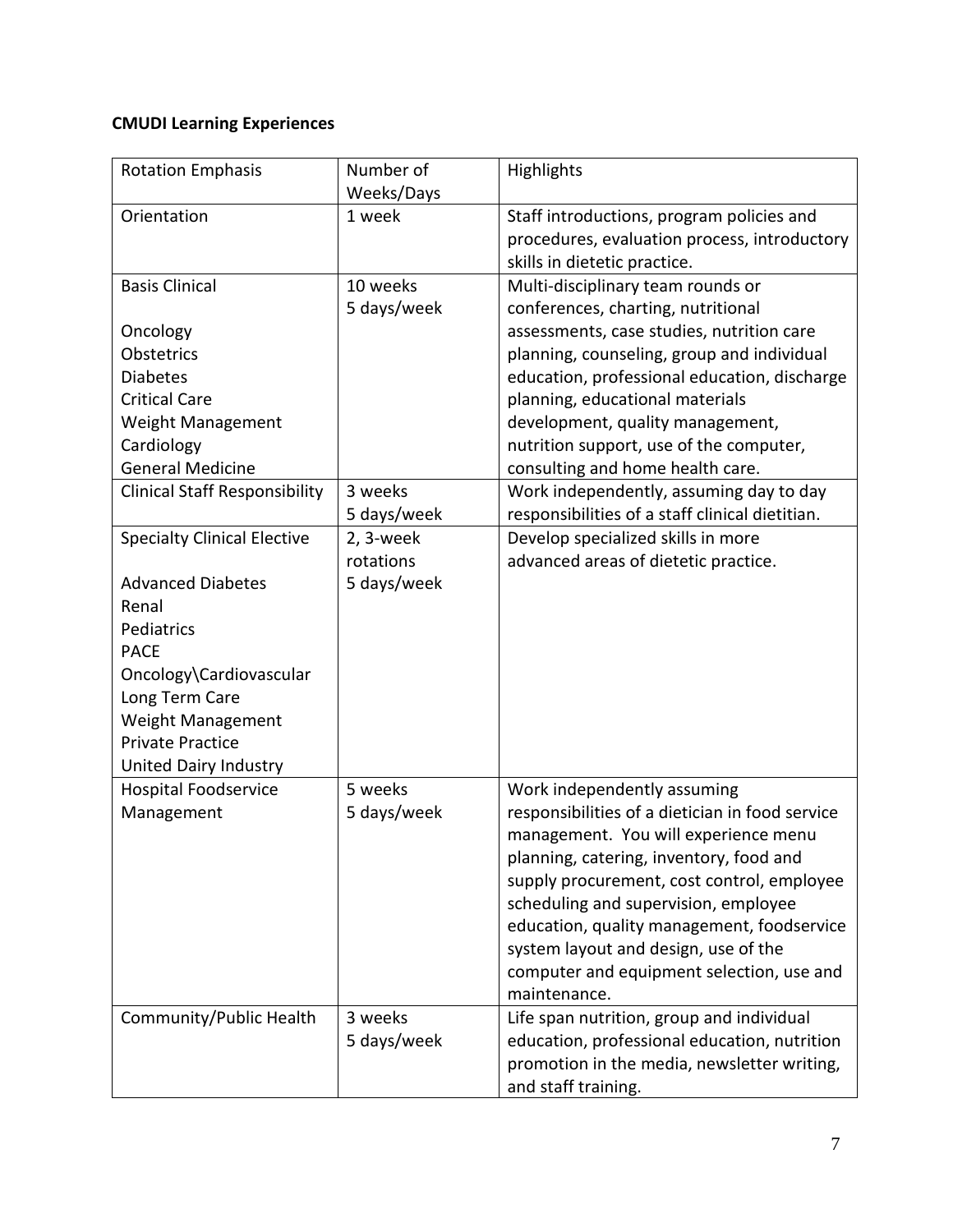## **Orientation**

The dietetic internship will start with an orientation late August/early September (Fall class) or early January (Spring class). The orientation program is planned to familiarize you with the requirements of the internship and will include staff introductions, facility tours, intern presentations, program policies and procedures, evaluation process, introductory skills in dietetic practice. You'll find that orientation is a very busy period in which you're actively involved. Be sure you're organized and ready to go before you start orientation.

Clothing should project a professional image during orientation and throughout the entire internship.

## **Scheduling of Duty Time**

CMUDI does not adhere to the CMU campus academic calendar. The internship offers two start dates annually. Fall start interns begin early September and continues until late March. Spring start interns begin early January and continues until early August. During orientation you will receive a copy of your rotation schedule for the 28 weeks. The supervising preceptor at each rotation will schedule your activities while at each of the rotations. Contact your preceptor at least 6 weeks prior to each rotation to determine your starting time and complete onboarding activities as necessary. Clinical and Community rotations are generally scheduled for 8:00 a.m. to 5:00 p.m. Foodservice rotations vary considerably with many early or late morning starting times. If you have childcare needs, be sure to plan well ahead for an ever-changing schedule.

#### **What can you do to prepare for the internship?**

New interns always ask what they can do to prepare for the internship other than the housekeeping items such as those listed on the next page. Once orientation starts, interns "hit the ground running" and find that they have little time to get organized. If you get your personal management systems set up before you start the program, you'll be on solid footing for a successful internship.

Since the internship is physically and mentally demanding, as well as time consuming, you may want to start by getting your support systems in order---your family, friends, and significant others will play a major role in getting you through a very challenging 7 months. If you don't already have them, develop stress reduction techniques that work for you.

If you have childcare needs, be sure to make flexible arrangements well ahead of time to develop a good childcare support system. Your schedule during the internship will include many early morning starting times, occasional night meetings, field trips with early morning departures and early evening returns, and many projects which require after-hours work.